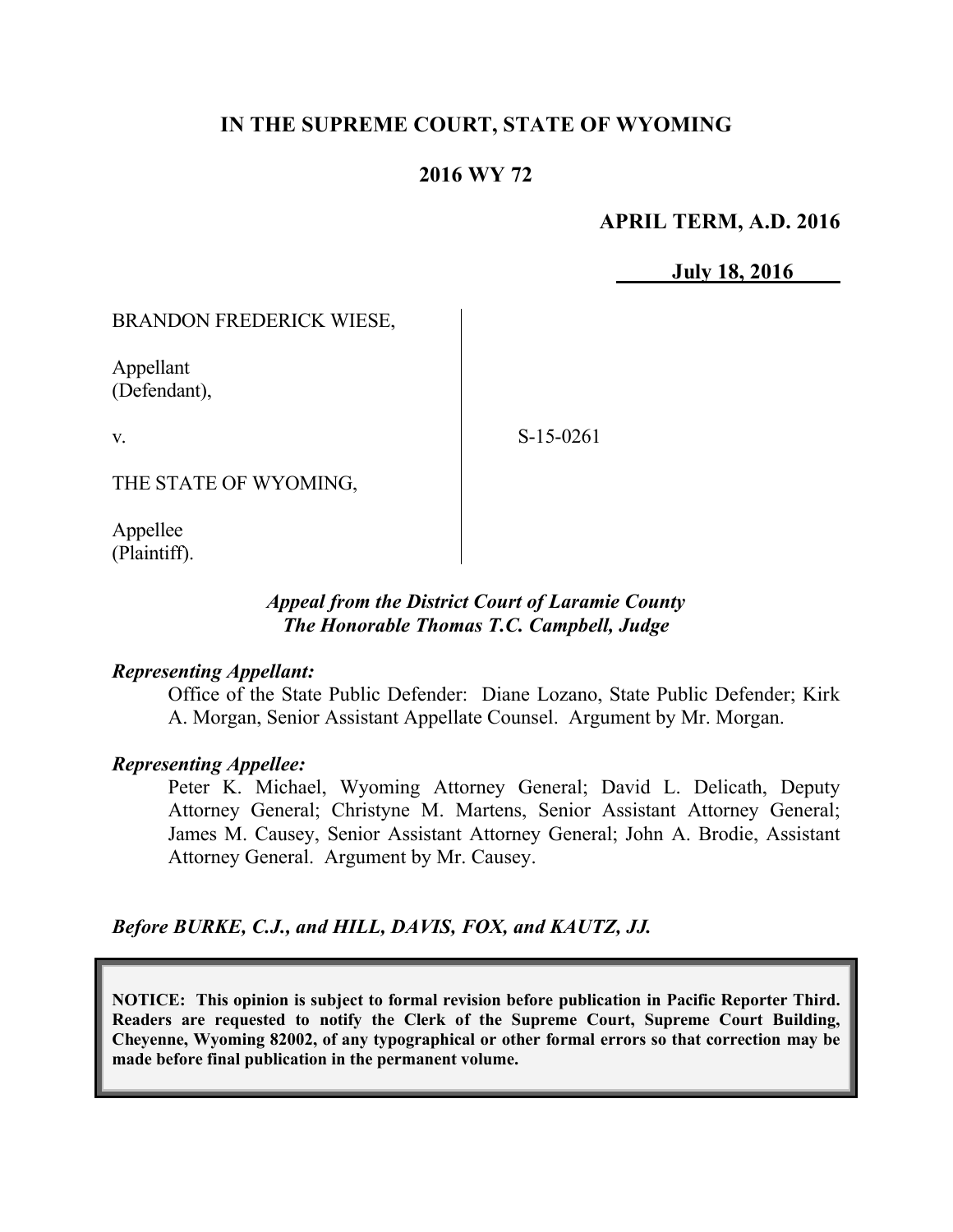**DAVIS**, Justice.

[¶1] Appellant Brandon Wiese was convicted of one count of burglary. Wiese argues on appeal that he was prejudiced by the admission of what he contends was uncharged misconduct evidence. He also claims that prosecutorial misconduct occurred during closing argument. He contends that his conviction should be reversed for these reasons. We affirm.

#### **ISSUES**

[¶2] 1. Was Wiese prejudiced by the introduction of uncharged misconduct evidence?

2. Did the State commit prosecutorial misconduct rising to the level of plain error?

## **FACTS**

[¶3] On December 17, 2014, a housekeeper employed by the Holiday Inn of Cheyenne<sup>1</sup> called the front desk to report that a man was harassing the hotel staff on the fifth floor. The housekeeper believed he was in Room 527. Front desk employees reviewed their records and found that Room 527 was registered to a woman who appeared to have already checked out. The hotel's branch office manager called Room 527, and a man answered the telephone. With slurred speech, he agreed to come to the front desk to sort out room arrangements as the manager requested.

[¶4] Soon thereafter, hotel staff in the lobby area saw a man they suspected to have been in Room 527 come downstairs. The hotel's human resources manager, who had been alerted to the situation, noticed that he "was acting very erratically" and appeared to be out of place. Instead of coming to the front desk, he went to the bar to order a drink. The human resources manager instructed the bartender not to allow him to make any charges to a room, because she didn't think he had one. Now needing cash to pay, he went to an ATM in the lobby area, after which, however, he went back upstairs instead of returning to the tavern. At that point, the front desk staff called police.

[¶5] Three Cheyenne Police Department officers responded to the call. They encountered Wiese in the hallway immediately upon reaching the fifth floor. Detective Kniss and Officer Fernandez approached and began speaking with him. He smelled like alcohol and acted intoxicated, and his hands were covered with a black residue. For their own safety, the officers patted Wiese down and discovered a small and nearly empty bottle of whiskey. When they asked Wiese what he was doing at the hotel, he told them

l

 $<sup>1</sup>$  The hotel has since become affiliated with another chain.</sup>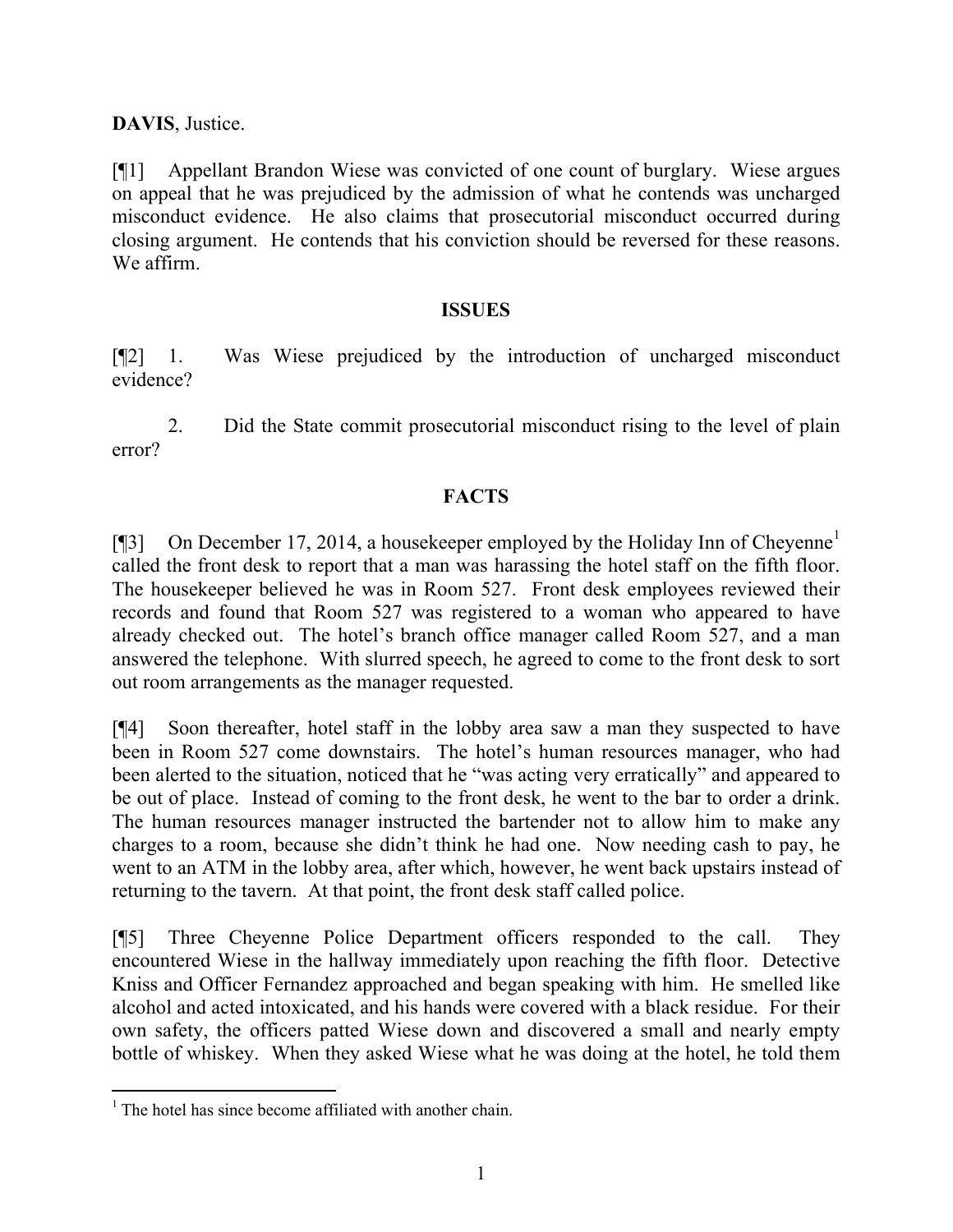that a friend had paid for a room so that he could stay in the hotel, but he was unable to provide the friend's name.

[¶6] Meanwhile, Officer Serkerka entered Room 527 with a hotel manager and spotted a black duffel bag stashed behind the sofa. The bag contained, among other things, bottles of pills prescribed to a Donald Gregory. Detective Kniss joined Officer Serkerka in Room 527 and they found an opened gunpowder container with its contents partially spilled onto the counter and floor of the bathroom. The gunpowder appeared to be the same black residue they had seen on Wiese's hands. The room also reeked of cologne.

[¶7] While Room 527 was being searched, hotel staff notified the officers that the guest across the hall in Room 526 had reported his bag missing. Officer Sekerka took the duffel bag to Room 526, and the guest, the same Donald Gregory whose name appeared on the pill bottles, identified it as the bag that had disappeared from his room. He also claimed the gunpowder and the cologne wafting through the air in Room 527. Officers then placed Wiese under arrest.

[¶8] At one point, either during the initial pat down or at the time of his arrest, officers also found keycards to various hotels in Wiese's pocket. Several keycards belonged to the Holiday Inn. The day after Wiese's arrest, a Holiday Inn manager went to Room 527 and discovered more keycards and a housekeeping smock from a different hotel.

[¶9] Wiese was charged with two counts of burglary under Wyo. Stat. Ann. § 6-3- 301(a) (LexisNexis 2013) for unlawfully entering Rooms 526 and 527 at the Holiday Inn.<sup>2</sup> At Wiese's preliminary hearing, the circuit court dismissed the burglary count related to Room 527 because the State failed to prove probable cause to support the charge. The case was bound over to district court, and Wiese pled not guilty to the remaining burglary charge associated with the bag taken from Room 526.

[¶10] Prior to trial, Wiese filed a *Demand for Notice of State's Intent to Use Evidence Pursuant to Wyoming's Rule of Evidence 404(b)*. The State did not provide notice that it intended to use Rule 404(b) evidence at trial, and consequently the district court did not hold a hearing on that issue. The evidence now claimed to be subject to Rule 404(b) and improperly received consists of the keycards and the smock.

[¶11] The evidence presented at trial is reflected in the statement of facts above. The State's theory was that Wiese entered the hotel and went to the fifth floor, where he likely found the door to Room 527 propped open by housekeeping staff. The previous guest in that room had checked out without coming to the front desk, and the State hypothesized

l

<sup>&</sup>lt;sup>2</sup> Wyo Stat. Ann. § 6-3-301(a) provides that "[a] person is guilty of burglary if, without authority, he enters or remains in a building, occupied structure or vehicle, or separately secured or occupied portion thereof, with intent to commit theft or a felony therein." Burglary is a felony punishable by up to ten years in prison and a ten thousand dollar fine. Wyo. Stat. Ann. § 6-3-301(b).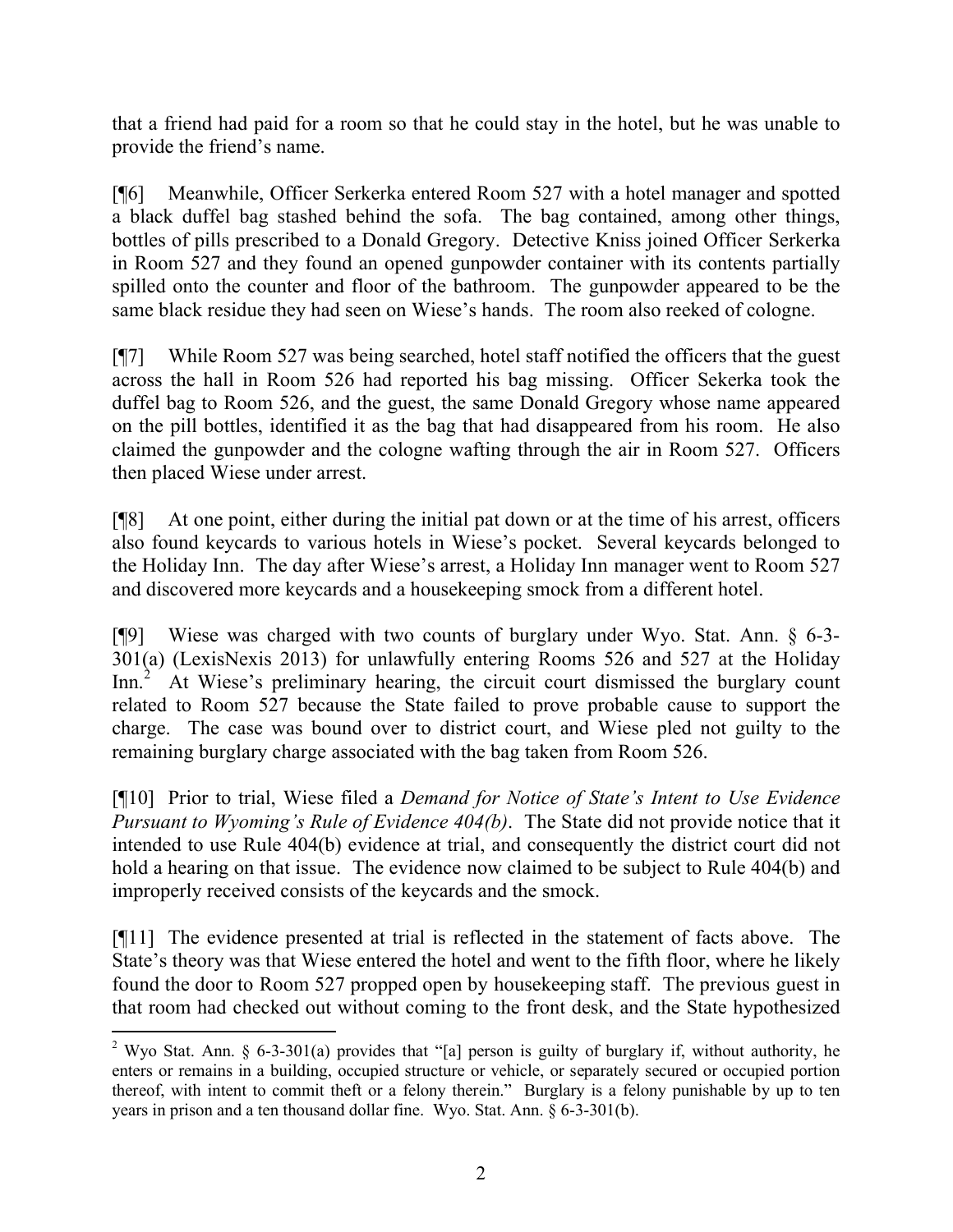that she left her keycard, which was still activated, so that after taking it Wiese could come and go from that room as a base of operations. The keycards found on his person were scanned, and one which would open Room 527 was still active.

[¶12] Housekeeping staff had a practice of propping the doors of blocks of rooms to be cleaned open with the security latchs. In the State's view, Wiese would then have been able to enter Room 526 and steal the bag which he then took to 527, and he could have pilfered other rooms in the same way.

[¶13] The keycards were mentioned in the State's opening statement as well as in the testimony of three Holiday Inn employees and two police officers. The smock was mentioned in the testimony of one employee. All were mentioned in the State's closing argument.<sup>3</sup> Wiese's counsel did not object to the opening statement or testimony concerning the keycards and smock.

[¶14] Wiese exercised his constitutional right not to present evidence or to testify. His attorney contended from the outset that he was so intoxicated when he entered or was present in Room 526 that he could not have formed the specific intent to commit theft, which was required to convict him of the burglary charge. Counsel argued that he was instead "a drunk idiot acting stupid," and that he should be convicted of the lesserincluded misdemeanor of criminal entry, which does not require proof of intent to steal.<sup>4</sup>

[¶15] In closing, the prosecutor argued that Wiese was able to and did form the specific intent required to convict him of burglary. He pointed out that he occupied Room 527, then entered Room 526 without permission, took the duffel bag from that room and hid it behind the couch in 527, harassed the housekeepers, and lied to officers about his right to occupy 527. The prosecution also pointed out that possession of a stack of keycards and a housekeeping smock was not consistent with an unplanned entry into Room 526. The prosecutor ended his summation by exhorting the jury to "[h]old him accountable, or he will laugh his way out of this courtroom." Defense counsel did not object to this remark or ask for an instruction directing the jury to disregard it.

 $\overline{a}$ 

<sup>&</sup>lt;sup>3</sup> Defense counsel pointed out during the State's closing that these items had not been received in evidence. The court held that the prosecution could refer to the testimony about them. This decision has not been challenged on appeal.

<sup>&</sup>lt;sup>4</sup> Wyo. Stat. Ann. § 6-3-302(a) (LexisNexis 2013) provides as follows:

<sup>(</sup>a) A person is guilty of criminal entry if, without authority, he knowingly enters a building, occupied structure, vehicle or cargo portion of a truck or trailer, or a separately secured or occupied portion of those enclosures.

Criminal entry is a misdemeanor punishable by no more than six months in jail and a \$750 fine. Wyo. Stat. Ann. § 6-3-302(c).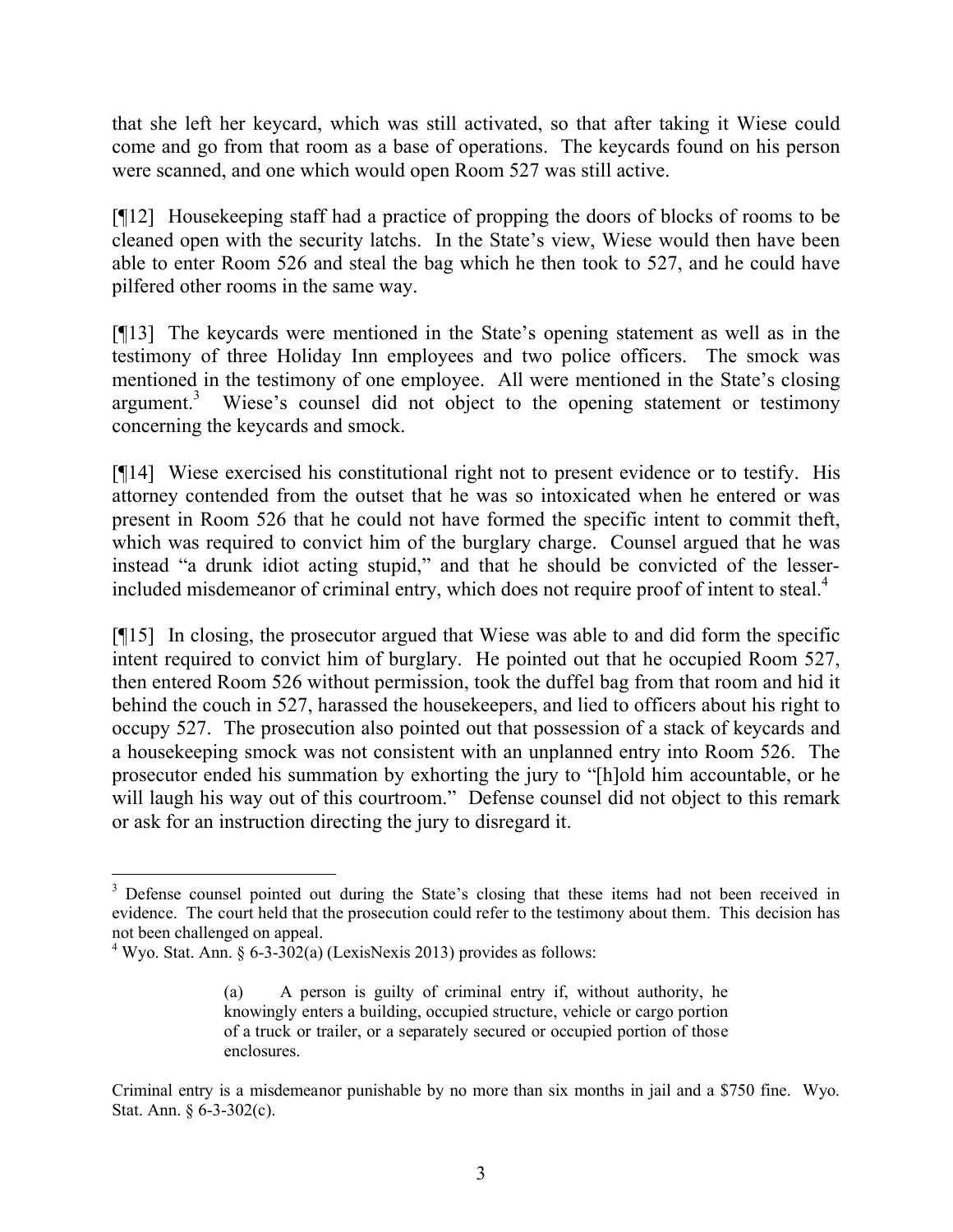[¶16] Wiese was found guilty of the single burglary charge and sentenced to eighteen to thirty-six months in prison. He timely perfected this appeal.

## **DISCUSSION**

#### *Prejudice from the Introduction of Keycards and Smock*

[¶17] Wiese claims he was prejudiced by the State's introduction of the keycards and the smock. He contends that these items were uncharged misconduct evidence falling under Wyoming Rule of Evidence 404(b), and that they were never subjected to a 404(b) analysis before trial because the State did not provide notice that it intended to offer evidence governed by the rule.<sup>5</sup> Rule 404(b) provides as follows:

> (b) *Other crimes, wrongs, or acts*. – Evidence of other crimes, wrongs, or acts is not admissible to prove the character of a person in order to show that he acted in conformity therewith. It may, however, be admissible for other purposes, such as proof of motive, opportunity, intent, preparation, plan, knowledge, identity, or absence of mistake or accident, provided that upon request by the accused, the prosecution in a criminal case shall provide reasonable notice in advance of trial, or during trial if the court excuses pretrial notice on good cause shown, of the general nature of any such evidence it intends to introduce at trial.

W.R.E. 404(b).

[¶18] Evidently neither of the attorneys below nor the trial judge considered the keycards and smock to be 404(b) evidence. An argument could have been made that some or all of these items were direct evidence which did not fall within 404(b) certainly, at a minimum, the keycard to Room 527 was directly relevant to prove that Wiese was in that room as the State's theory suggested. However, the State chose not to raise this issue and instead narrowly argues that admitting this evidence was not prejudicial. Thus, we will treat the evidence as if it were within the scope of Rule 404(b), which leads to an analysis which may seem to be a bit artificial.

[¶19] We consider Wiese's demand for notice of the State's intent to use 404(b) evidence a timely objection to the challenged testimony, and so we are not limited to plain error analysis. *Griggs v. State*, 2016 WY 16, ¶ 128, 367 P.3d 1108, 1143 (Wyo. 2016) (citing *Howard v. State*, 2002 WY 40, ¶ 23, 42 P.3d 483, 491 (Wyo. 2002)). We

<sup>&</sup>lt;sup>5</sup> In its pretrial memo, the State listed five Holiday Inn keycards and three miscellaneous keycards. The listed cards were not actually received in evidence, but as noted above, there was testimony about them.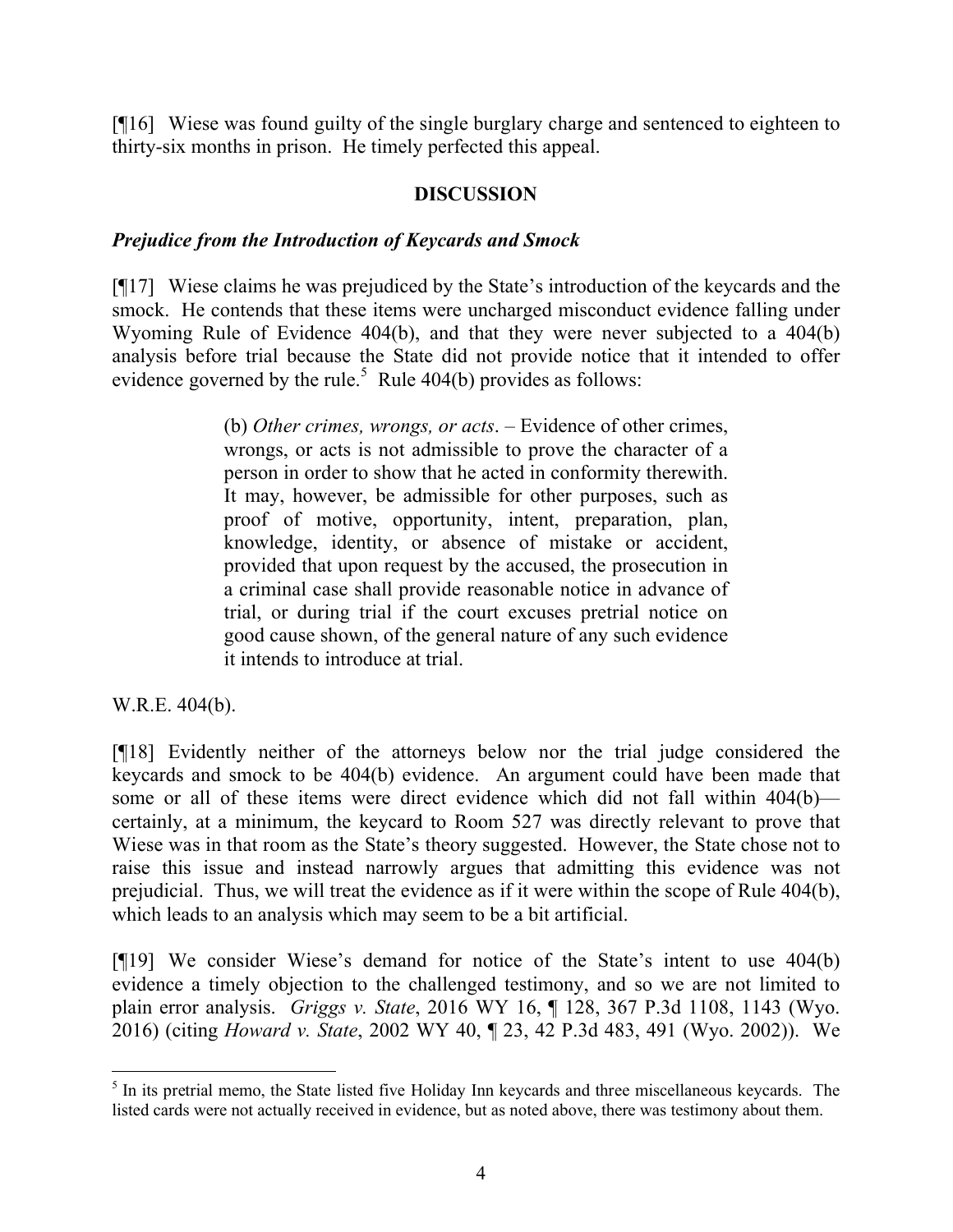generally review a decision to receive 404(b) evidence for an abuse of discretion. *Id.* at 129 (citing *Bromley v. State*, 2007 WY 20, ¶ 8, 150 P.3d 1202, 1206-07 (Wyo. 2007)).

[¶20] When a district court decides whether to receive 404(b) evidence, it must test it using the following general criteria:

> (1) the evidence must be offered for a proper purpose; (2) the evidence must be relevant; (3) the probative value of the evidence must not be substantially outweighed by its potential for unfair prejudice; and (4) upon request, the trial court must instruct the jury that the similar acts evidence is to be considered only for the proper purpose for which it was admitted.

*Id.* (citing *Vigil v. State*, 926 P.2d 351, 357 (Wyo. 1996); *Gleason v. State*, 2002 WY 161, ¶ 18, 57 P.3d 332, 340 (Wyo. 2002)). We have also held that "[e]ven if a district court abused its discretion in admitting uncharged misconduct evidence, we must also determine whether the error was prejudicial." *Hodge v. State*, 2015 WY 103, ¶ 8, 355 P.3d 368, 371 (Wyo. 2015) (quoting *Mersereau v. State*, 2012 WY 125, ¶ 17, 286 P.3d 97, 106 (Wyo. 2012)).

[¶21] Because of the posture of this appeal, we consider only whether receiving the evidence was prejudicial. Receiving Rule 404(b) evidence is prejudicial where "there is a reasonable possibility that the verdict might have been more favorable to the defendant if the error had not been made." *Payseno v. State*, 2014 WY 108, ¶ 20, 332 P.3d 1176, 1182 (Wyo. 2014) (citation omitted).

[¶22] In a burglary case, the State must prove that a person entered an enclosure without authority and with the "intent to steal or commit another felony beyond a reasonable doubt." *Jennings v. State*, 806 P.2d 1299, 1303 (Wyo. 1991). However, direct evidence of intent to steal is not required. *Toth v. State*, 2015 WY 86A, ¶ 16, 353 P.3d 696, 703 (Wyo. 2015). A jury may infer the defendant's intent to steal based on the totality of the circumstances reflected by the evidence*. Lane v. State*, 12 P.3d 1057, 1063 (Wyo. 2000).

[¶23] The record leaves no doubt that Wiese entered a hotel room in which he had no legitimate business. He occupied Room 527 for a time, and he concealed a bag taken from Room 526 behind the sofa in that room. The fact that he concealed the bag suggests that he did not want to be seen in possession of it. The jury could infer, as the State suggested that it should, that he planned to use Room 527 as a base of operations, pilfering other rooms left open, and then stash the fruits of his labors there. When confronted by police officers, Wiese concocted a story that he lawfully occupied a room, and that story was shown to be false. A defendant's attempts to conceal a crime can demonstrate intent to steal. *Dennis v. State*, 2013 WY 67, ¶ 31, 302 P.3d 890, 896-97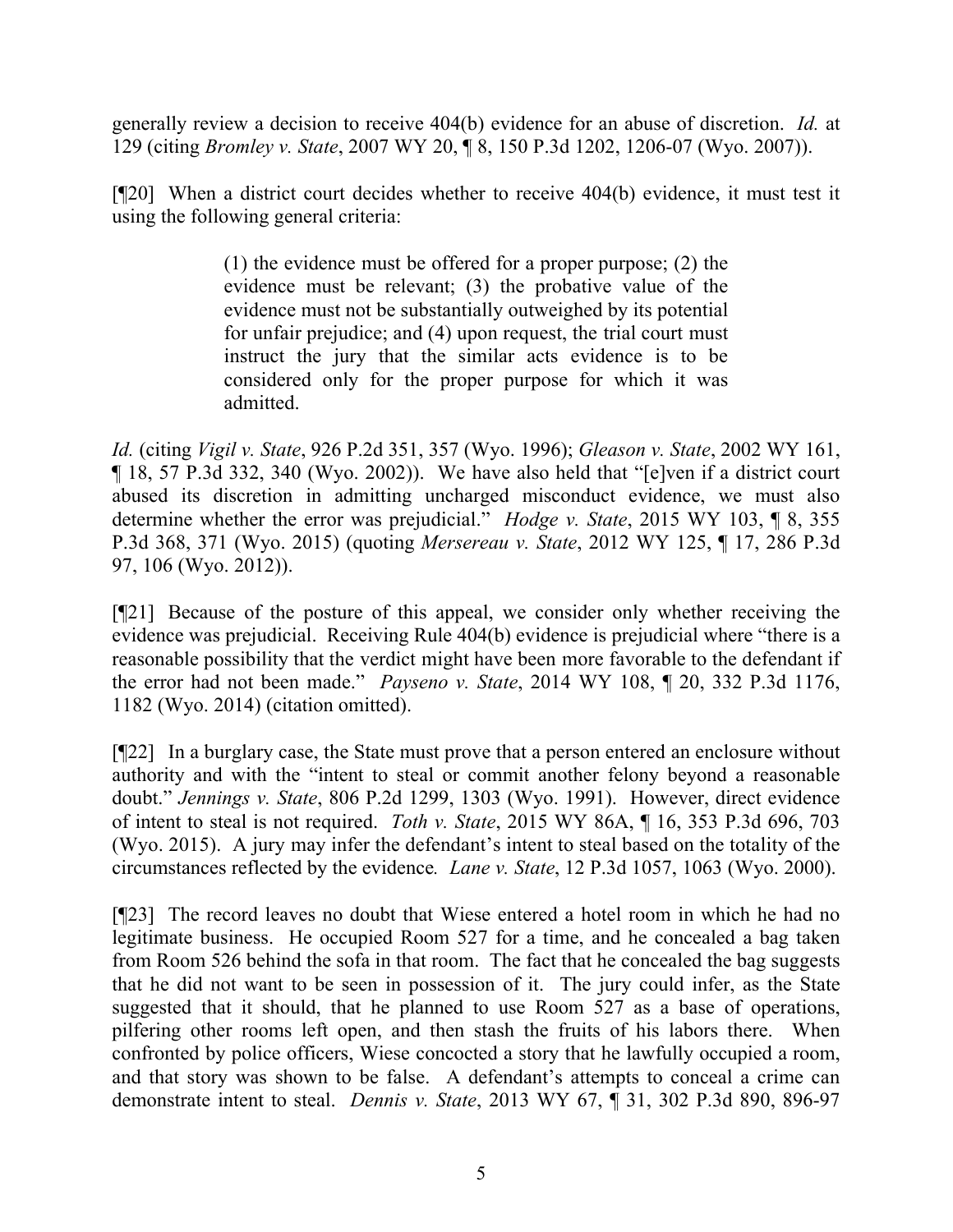(Wyo. 2013) (finding defendant guilty of aggravated burglary, having formed the intent to deprive as established by circumstantial evidence that he sought to conceal his theft of a pistol). Such attempts are no less probative of the ability to form the intent to steal.

[¶24] Wiese's defense relied upon persuading a jury that he was so intoxicated that he could not appreciate that he was taking someone else's property. The evidence, excluding that challenged in this appeal, showed some level of planning and consciousness of guilt. A jury could reasonably conclude that although Wiese was not completely sober, he was able to form the requisite intent. Wiese has the burden of proving prejudicial error, *see Bromley v. State*, 2009 WY 133, ¶ 24, 219 P.3d 110, 116-17 (Wyo. 2009), and he has failed to do so.

# *Prosecutorial Misconduct in Closing Argument*

[¶25] In his second issue, Wiese contends that the State committed prosecutorial misconduct when the prosecutor stated in closing that the jury must hold Wiese "accountable, or he will laugh his way out of this courtroom." Wiese did not object to this statement or ask for a curative instruction, and we therefore can only review for plain error. *Ortiz v. State*, 2014 WY 60, ¶ 104, 326 P.3d 883, 903 (Wyo. 2014).

[¶26] We apply the following requirements for plain error: "1) the record is clear about the incident alleged as error; 2) there was a transgression of a clear and unequivocal rule of law; and 3) the party claiming the error was denied a substantial right resulting in material prejudice." *Id.* The record clearly reflects the alleged prosecutorial misconduct, which satisfies the first part of the test.

[¶27] The second component requires proof that the prosecutor violated established law. *Id.* As we have observed:

> In an often quoted opinion, the United States Supreme Court stated that a prosecutor should prosecute with earnestness and vigor but "while he may strike hard blows, he is not at liberty to strike foul ones." *Berger v. United States,* 295 U.S. 78, 88, 55 S.Ct. 629, 633, 79 L.Ed. 1314 (1935). Determining the location of the line between fair and foul requires reference to the underlying reasons for limiting argument of counsel.

*Barela v. State*, 787 P.2d 82, 83 (Wyo. 1990).

[¶28] In an effort to help prosecutors and judges find that sometimes elusive line between fair and foul, we have described certain governing principles: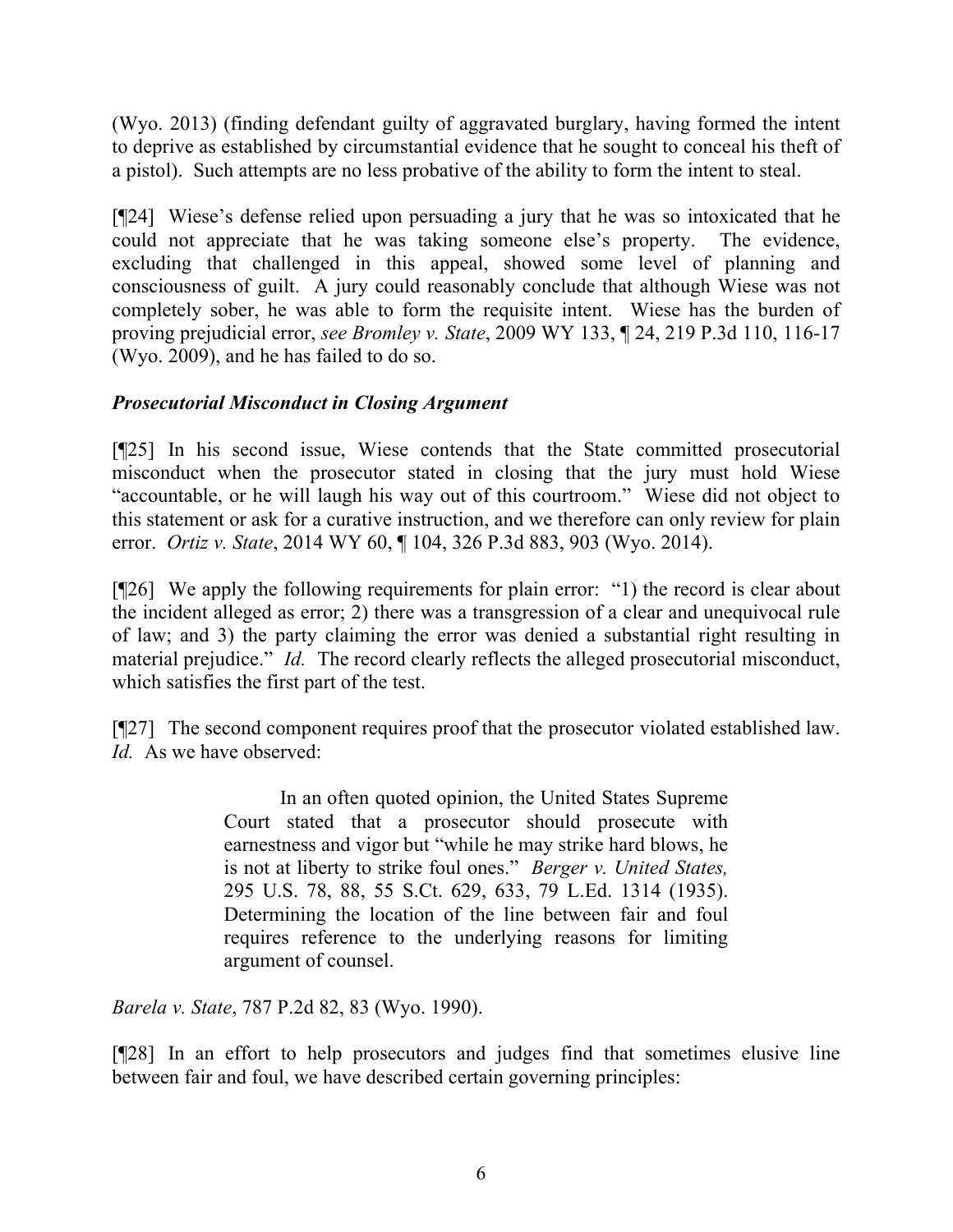(a) The prosecutor may argue all reasonable inferences from evidence in the record. It is unprofessional conduct for the prosecutor intentionally to misstate the evidence or mislead the jury as to the inferences it may draw.

(b) It is unprofessional conduct for the prosecutor to express his or her personal belief or opinion as to the truth or falsity of any testimony or evidence or the guilt of the defendant.

(c) The prosecutor should not use arguments calculated to inflame the passions or prejudices of the jury.

(d) The prosecutor should refrain from argument which would divert the jury from its duty to decide the case on the evidence, by injecting issues broader than the guilt or innocence of the accused under the controlling law, or by making predictions of the consequences of the jury's verdict.

(e) It is the responsibility of the court to ensure that final argument to the jury is kept within proper, accepted bounds.

*Trujillo v. State*, 2002 WY 51, ¶ 5, 44 P.3d 22, 24-25 (Wyo. 2002). "Closing arguments should not be designed to inflame the passion and prejudice of the jury." *Barela,* 787 P.2d at 85.

[¶29] A statement that the jury must find the accused guilty in order to follow their oath is improper. *Wilks v. State*, 2002 WY 100, ¶ 28, 49 P.3d 975, 987 (Wyo. 2003). However, in *Wilks,* this Court found the comment "Do your duty, please, and find the Defendant guilty," viewed in context, was not improper because the prosecutor did not suggest that the jury could perform its duty only by finding the accused guilty. *Id.* 

[¶30] In *Janpol v. State,* 2008 WY 21, 178 P.3d 396 (Wyo. 2008), we concluded that a prosecutor's statement in closing that "they want you to find him not guilty and walk him" was improper. However, because the error was promptly corrected by a sustained objection and a curative instruction, we held that the district court properly denied a motion for mistrial. *Id. ¶* 25, 178 P.3d at 405; *see* Jacob A. Stein, *Closing Arguments* § 1:91 (2015-2016 ed.). Unlike the prosecutor in *Wilks*, the prosecutor in *Janpol* focused on punishment.

[¶31] In this case, the prosecutor insinuated that if the jury accepted Wiese's defense, he would avoid punishment and walk out of the courtroom free, which is similar to the